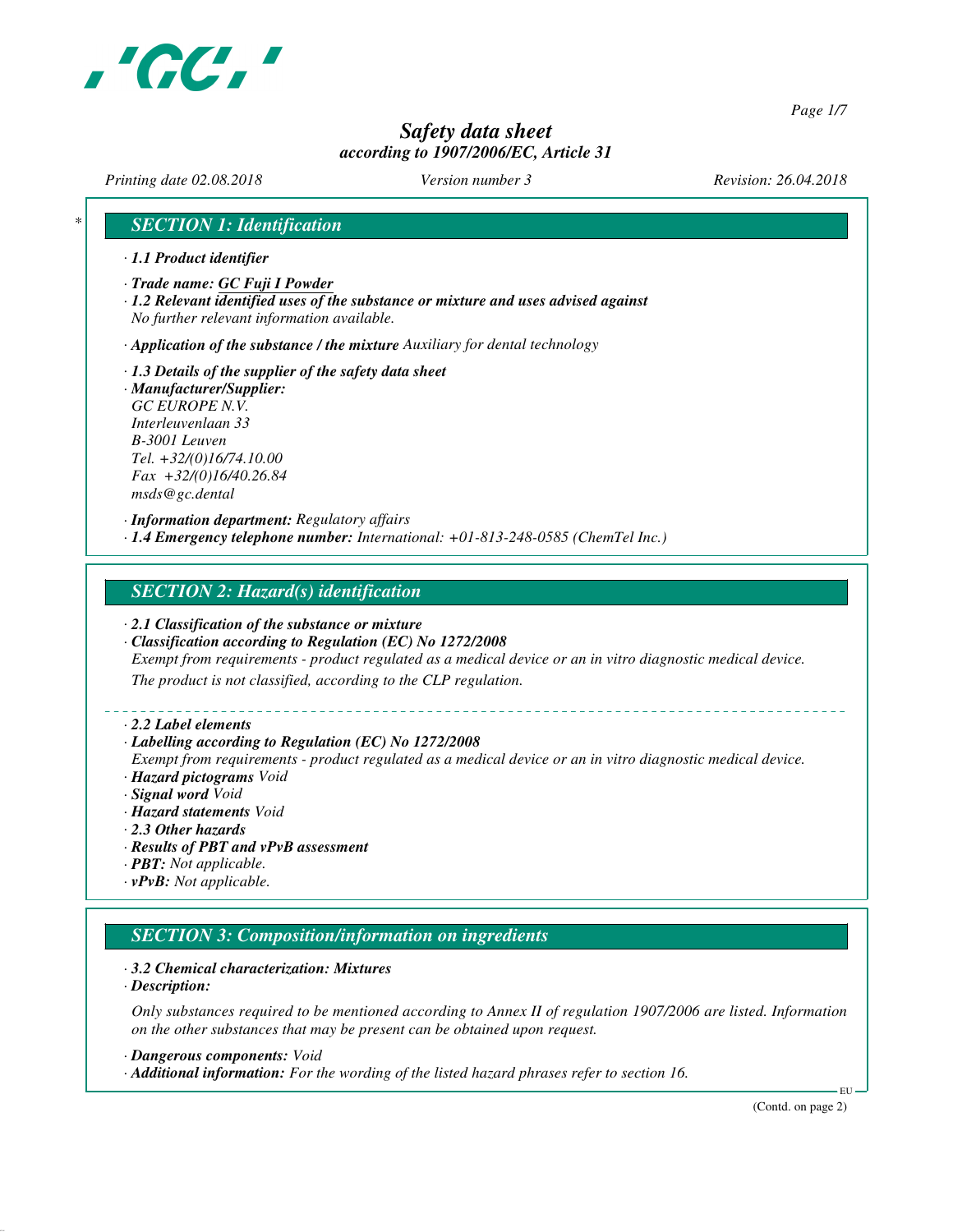*Printing date 02.08.2018 Version number 3 Revision: 26.04.2018*

*Trade name: GC Fuji I Powder*

(Contd. of page 1)

## *SECTION 4: First-aid measures*

*· 4.1 Description of first aid measures*

*· General information:*

*No special measures required.*

*If symptoms persist consult doctor.*

*· After inhalation: Take affected persons into fresh air and keep quiet.*

- *· After skin contact: Immediately rinse with water.*
- *· After eye contact:*

*Rinse opened eye for several minutes under running water. If symptoms persist, consult a doctor. · After swallowing:*

*Rinse out mouth and then drink plenty of water.*

*If symptoms persist consult doctor.*

- *· 4.2 Most important symptoms and effects, both acute and delayed No further relevant information available.*
- *· 4.3 Indication of any immediate medical attention and special treatment needed*

*No further relevant information available.*

## *SECTION 5: Fire-fighting measures*

- *· 5.1 Extinguishing media*
- *· Suitable extinguishing agents:*
- *CO2, extinguishing powder or water spray. Fight larger fires with water spray or alcohol resistant foam. Use fire fighting measures that suit the environment.*
- *· For safety reasons unsuitable extinguishing agents: Water with full jet*
- *· 5.2 Special hazards arising from the substance or mixture*
- *Formation of toxic gases is possible during heating or in case of fire.*
- *· 5.3 Advice for firefighters*
- *· Protective equipment: Wear self-contained respiratory protective device.*
- *· Additional information*

*Dispose of fire debris and contaminated fire fighting water in accordance with official regulations.*

## *SECTION 6: Accidental release measures*

*· 6.1 Personal precautions, protective equipment and emergency procedures Remove persons from danger area.*

*· 6.2 Environmental precautions:*

*Do not allow product to reach sewage system or any water course.*

*Inform respective authorities in case of seepage into water course or sewage system.*

*Do not allow to penetrate the ground/soil.*

*In case of seepage into the ground inform responsible authorities.*

*· 6.3 Methods and material for containment and cleaning up:*

- *Pick up mechanically. Dispose of the collected material according to regulations.*
- *· 6.4 Reference to other sections See Section 7 for information on safe handling. See Section 8 for information on personal protection equipment. See Section 13 for disposal information.*

(Contd. on page 3)

EU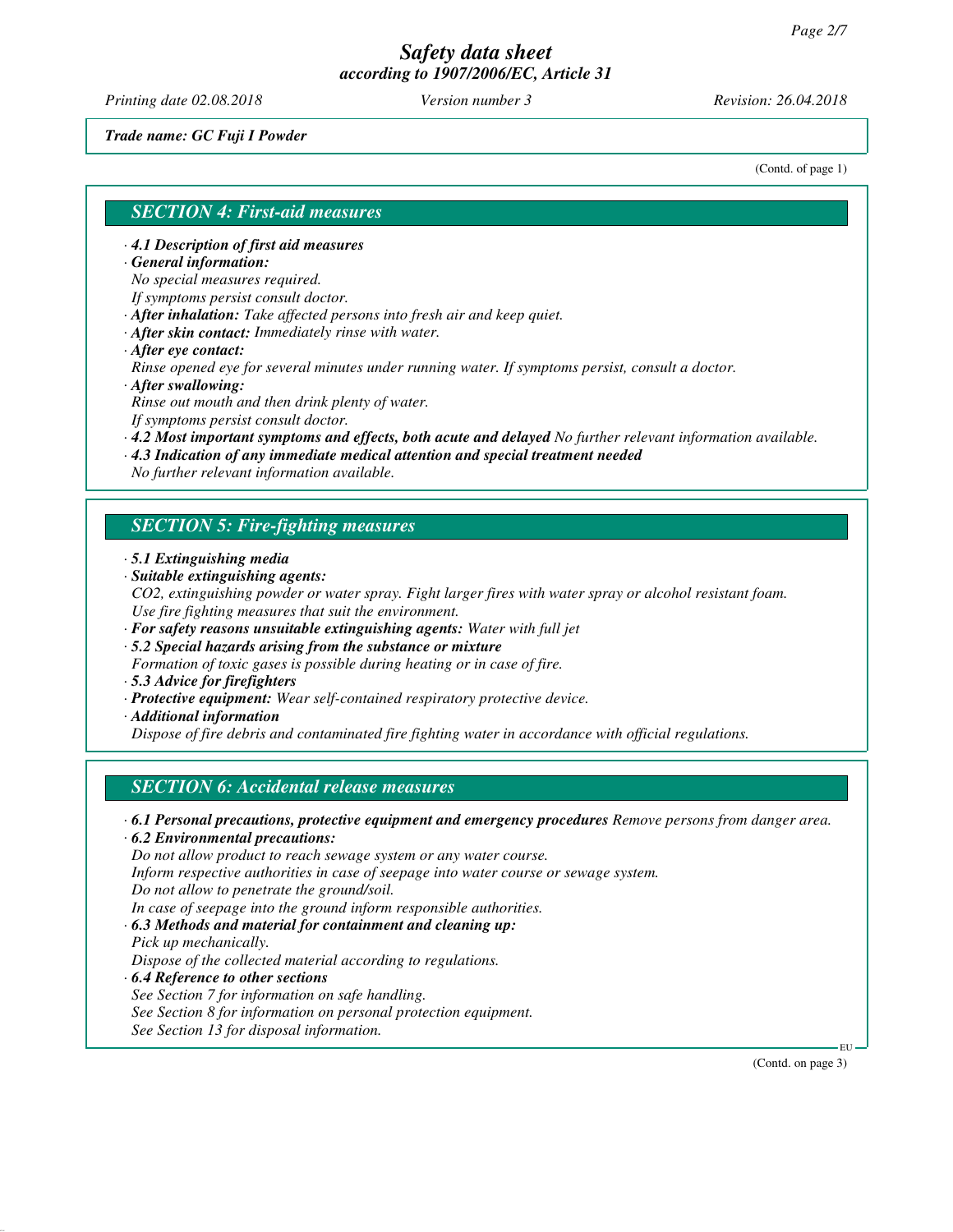*Printing date 02.08.2018 Version number 3 Revision: 26.04.2018*

### *Trade name: GC Fuji I Powder*

(Contd. of page 2)

## *SECTION 7: Handling and storage*

- *· 7.1 Precautions for safe handling Prevent formation of dust. Any deposit of dust which cannot be avoided must be regularly removed.*
- *· Information about protection against explosions and fires: Dust can combine with air to form an explosive mixture.*
- *· 7.2 Conditions for safe storage, including any incompatibilities*
- *· Storage:*

*· Requirements to be met by storerooms and receptacles: Store only in unopened original receptacles.*

- *· Information about storage in one common storage facility: Store away from foodstuffs.*
- *· Further information about storage conditions: None.*
- *· 7.3 Specific end use(s) No further relevant information available.*

## *SECTION 8: Exposure controls/personal protection*

*· Additional information about design of technical systems: No further data; see item 7.*

- *· 8.1 Control parameters*
- *· Components with limit values that require monitoring at the workplace:*
- *The product does not contain any relevant quantities of materials with critical values that have to be monitored at the workplace.*

*· Additional information: The lists that were valid during the creation were used as basis.*

- *· 8.2 Exposure controls*
- *· Personal protective equipment:*
- *· General protective and hygienic measures:*

*The usual precautionary measures for handling chemicals should be followed. Do not inhale dust / smoke / mist.*

*Wash hands before breaks and at the end of work.*

- *· Breathing equipment: Suitable respiratory protective device recommended.*
- *· Protection of hands: Protective gloves*
- *· Material of gloves*

*The selection of the suitable gloves does not only depend on the material, but also on further marks of quality and varies from manufacturer to manufacturer. As the product is a preparation of several substances, the resistance of the glove material can not be calculated in advance and has therefore to be checked prior to the application.*

*· Penetration time of glove material*

*The exact break through time has to be found out by the manufacturer of the protective gloves and has to be observed.*

*· Eye protection: Safety glasses*

# *SECTION 9: Physical and chemical properties*

- *· 9.1 Information on basic physical and chemical properties*
- *· General Information*

| $\cdot$ Appearance: |                        |
|---------------------|------------------------|
| Form:               | Powder                 |
| Color:              | White                  |
| $\cdot$ Odor:       | <i><b>Odorless</b></i> |
| ⋅ Odor threshold:   | Not determined.        |

(Contd. on page 4)

EU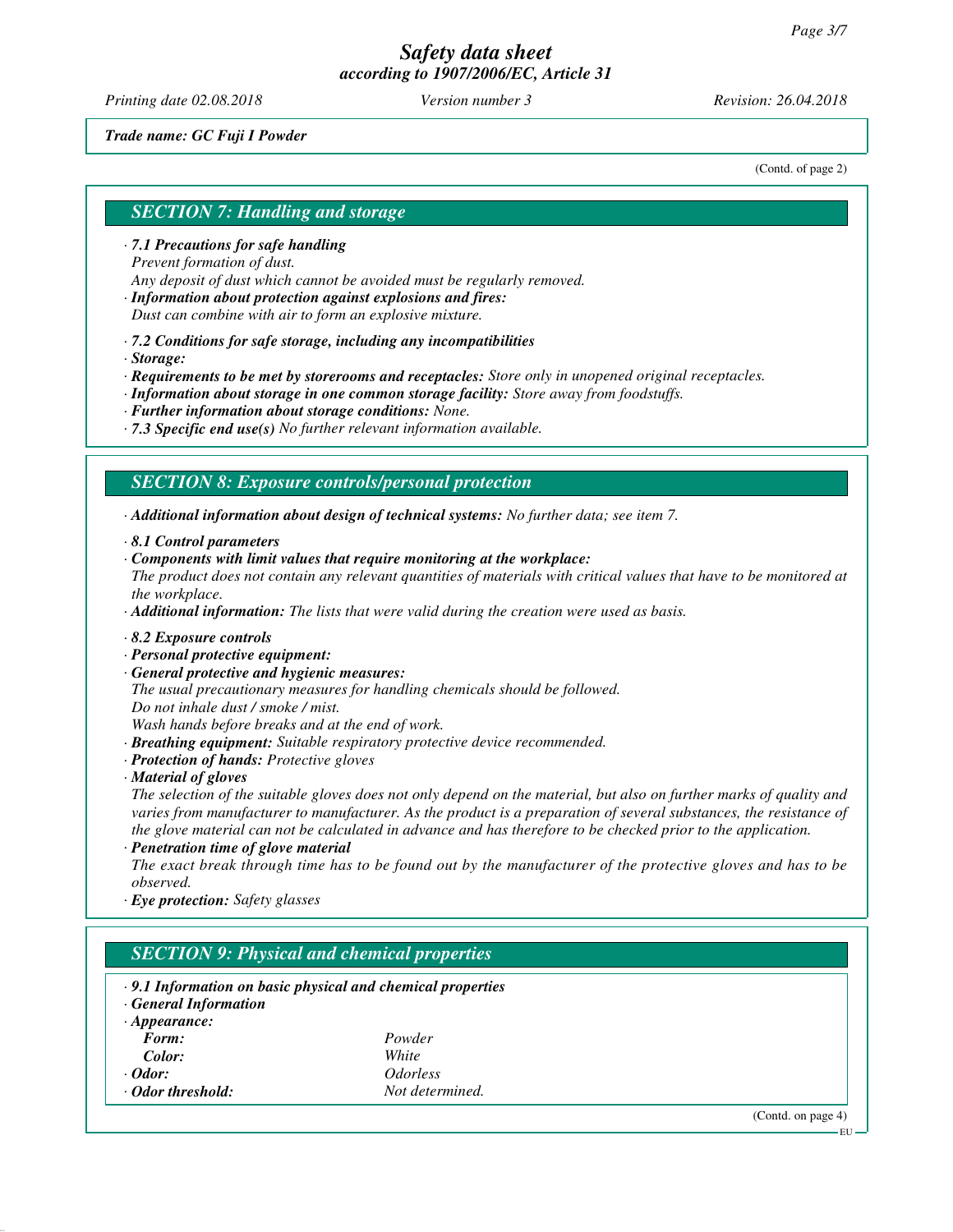*Printing date 02.08.2018 Version number 3 Revision: 26.04.2018*

*Trade name: GC Fuji I Powder*

|                                                            |                                               | (Contd. of page 3) |
|------------------------------------------------------------|-----------------------------------------------|--------------------|
| $\cdot$ pH-value:                                          | Not applicable.                               |                    |
| $\cdot$ Change in condition                                |                                               |                    |
| <b>Melting point/Melting range:</b>                        | Undetermined.                                 |                    |
| <b>Boiling point/Boiling range:</b>                        | Undetermined.                                 |                    |
| · Flash point:                                             | Not applicable.                               |                    |
| · Flammability (solid, gaseous):                           | Not determined.                               |                    |
| $\cdot$ Ignition temperature:                              | Undetermined.                                 |                    |
| $\cdot$ Decomposition temperature:                         | Not determined.                               |                    |
| $\cdot$ Auto igniting:                                     | Product is not selfigniting.                  |                    |
| · Danger of explosion:                                     | Product does not present an explosion hazard. |                    |
| · Explosion limits:                                        |                                               |                    |
| Lower:                                                     | Not determined.                               |                    |
| <b>Upper:</b>                                              | Not determined.                               |                    |
| $\cdot$ Vapor pressure:                                    | Not applicable.                               |                    |
| $\cdot$ Density:                                           | Not determined.                               |                    |
| · Relative density                                         | Not determined.                               |                    |
| · Vapor density                                            | Not applicable.                               |                    |
| $\cdot$ Evaporation rate                                   | Not applicable.                               |                    |
| · Solubility in / Miscibility with                         |                                               |                    |
| Water:                                                     | Insoluble.                                    |                    |
| · Partition coefficient (n-octanol/water): Not determined. |                                               |                    |
| · Viscosity:                                               |                                               |                    |
| Dynamic:                                                   | Not applicable.                               |                    |
| Kinematic:                                                 | Not applicable.                               |                    |
| .9.2 Other information                                     | No further relevant information available.    |                    |

# *SECTION 10: Stability and reactivity*

*· 10.1 Reactivity No further relevant information available.*

*· 10.2 Chemical stability*

*· Thermal decomposition / conditions to be avoided: No decomposition if used according to specifications.*

*· 10.3 Possibility of hazardous reactions No dangerous reactions known.*

*· 10.4 Conditions to avoid No further relevant information available.*

- *· 10.5 Incompatible materials: No further relevant information available.*
- *· 10.6 Hazardous decomposition products: No dangerous decomposition products known.*

## *SECTION 11: Toxicological information*

- *· 11.1 Information on toxicological effects*
- *· Acute toxicity: Based on available data, the classification criteria are not met.*
- *· LD/LC50 values that are relevant for classification: No further relevant information available.*
- *· Primary irritant effect:*
- *· on the skin: Based on available data, the classification criteria are not met.*

(Contd. on page 5) EU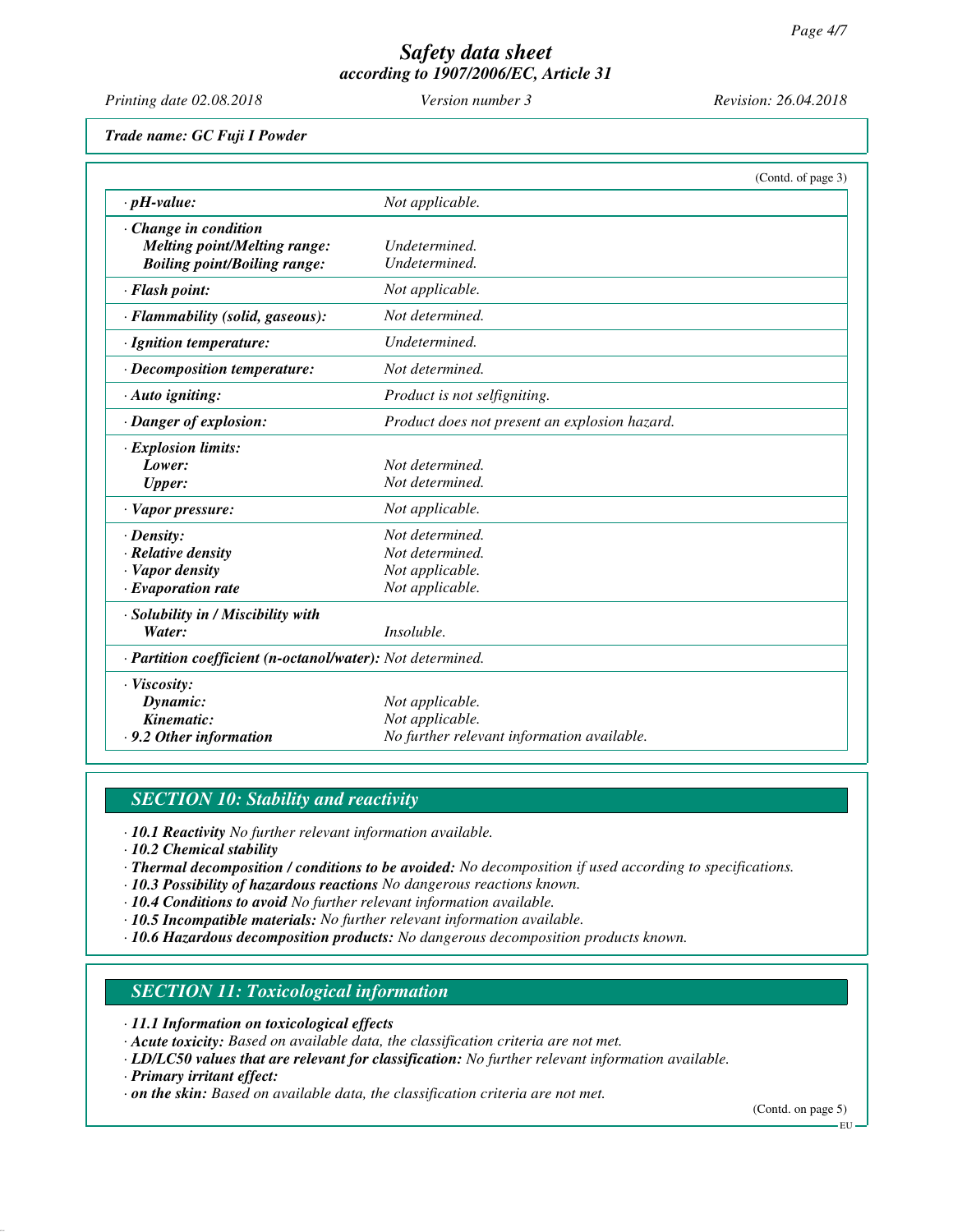*Printing date 02.08.2018 Version number 3 Revision: 26.04.2018*

(Contd. of page 4)

*Trade name: GC Fuji I Powder*

- *· on the eye: Based on available data, the classification criteria are not met.*
- *· Sensitization: Based on available data, the classification criteria are not met.*

*· Additional toxicological information:*

*· OSHA-Ca (Occupational Safety & Health Administration)*

*None of the ingredients is listed.*

*· Repeated dose toxicity No further relevant information available.*

- *· CMR effects (carcinogenity, mutagenicity and toxicity for reproduction) No further relevant information available.*
- *· Germ cell mutagenicity Based on available data, the classification criteria are not met.*
- *· Carcinogenicity Based on available data, the classification criteria are not met.*
- *· Reproductive toxicity Based on available data, the classification criteria are not met.*
- *· STOT-single exposure Based on available data, the classification criteria are not met.*
- *· STOT-repeated exposure Based on available data, the classification criteria are not met.*
- *· Aspiration hazard Based on available data, the classification criteria are not met.*

## *SECTION 12: Ecological information*

*· 12.1 Toxicity*

- *· Aquatic toxicity: No further relevant information available.*
- *· 12.2 Persistence and degradability No further relevant information available.*
- *· 12.3 Bioaccumulative potential No further relevant information available.*
- *· 12.4 Mobility in soil No further relevant information available.*
- *· Additional ecological information:*

*· General notes:*

*Water hazard class 3 (Self-assessment): extremely hazardous for water*

*Do not allow product to reach ground water, water course or sewage system, even in small quantities. Danger to drinking water if even extremely small quantities leak into the ground.*

- *· 12.5 Results of PBT and vPvB assessment*
- *· PBT: Not applicable.*
- *· vPvB: Not applicable.*
- *· 12.6 Other adverse effects No further relevant information available.*

## *SECTION 13: Disposal considerations*

### *· 13.1 Waste treatment methods*

*· Recommendation:*

*Must not be disposed of together with household garbage. Do not allow product to reach sewage system. Contact waste processors for recycling information.*

| · European waste catalogue |  |  |
|----------------------------|--|--|
|----------------------------|--|--|

| 18 00 00 WASTES FROM HUMAN OR ANIMAL HEALTH CARE AND/OR RELATED RESEARCH (EXCEPT<br>KITCHEN AND RESTAURANT WASTES NOT ARISING FROM IMMEDIATE HEALTH CARE) |
|-----------------------------------------------------------------------------------------------------------------------------------------------------------|
| 18 01 00   wastes from natal care, diagnosis, treatment or prevention of disease in humans                                                                |
| 18 01 06* chemicals consisting of or containing hazardous substances                                                                                      |

### *· Uncleaned packagings:*

*· Recommendation: Disposal must be made according to official regulations.*

(Contd. on page 6)

EU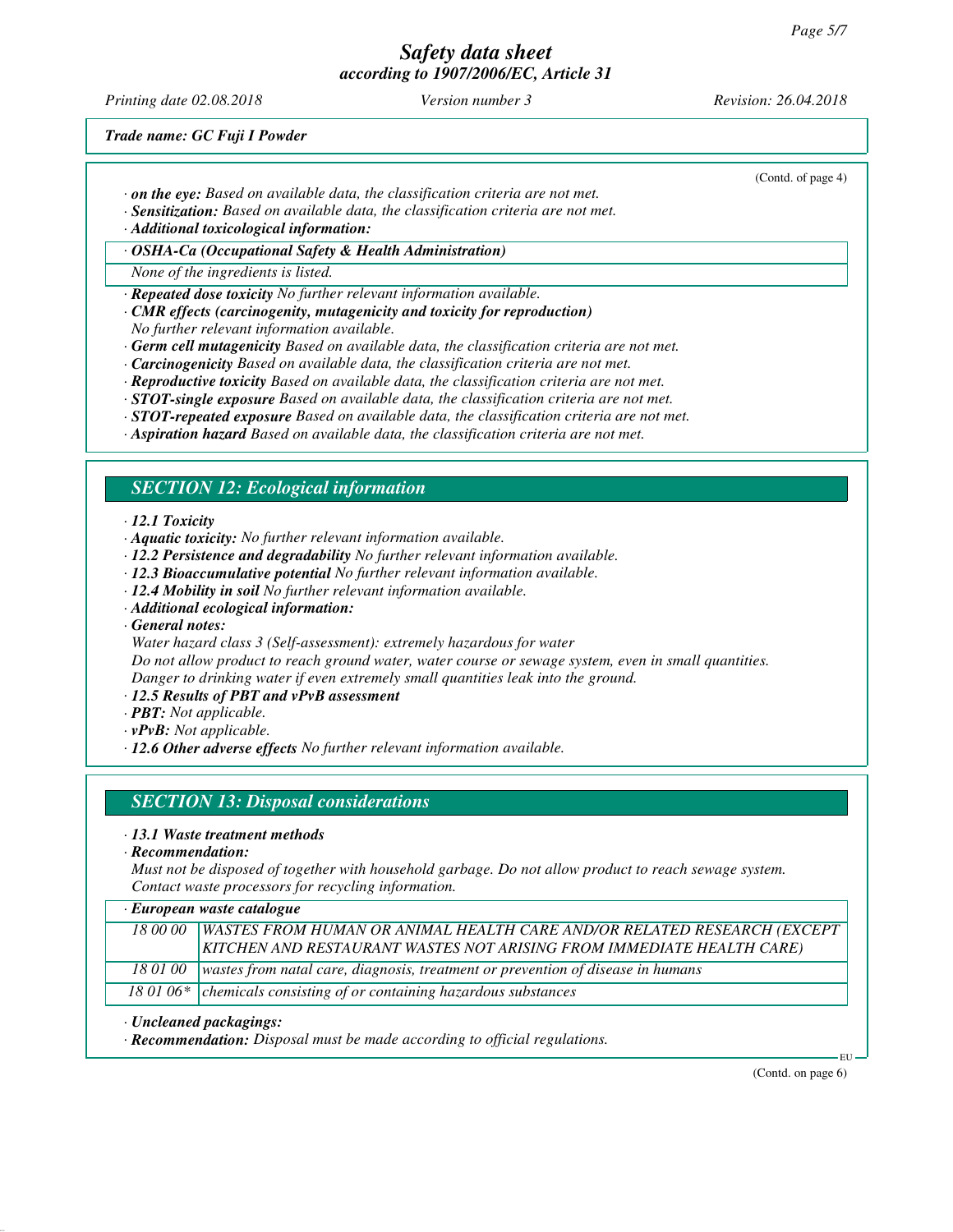*Printing date 02.08.2018 Version number 3 Revision: 26.04.2018*

*Trade name: GC Fuji I Powder*

(Contd. of page 5)

| <b>SECTION 14: Transport information</b>                                                                          |                 |  |
|-------------------------------------------------------------------------------------------------------------------|-----------------|--|
| $\cdot$ 14.1 UN-Number<br>· ADR, ADN, IMDG, IATA                                                                  | not regulated   |  |
| $\cdot$ 14.2 UN proper shipping name<br>· ADR, ADN, IMDG, IATA                                                    | not regulated   |  |
| $\cdot$ 14.3 Transport hazard class(es)                                                                           |                 |  |
| · ADR, ADN, IMDG, IATA<br>· Class                                                                                 | not regulated   |  |
| · 14.4 Packing group<br>· ADR, IMDG, IATA                                                                         | not regulated   |  |
| $\cdot$ 14.5 Environmental hazards:<br>· Marine pollutant:                                                        | N <sub>O</sub>  |  |
| $\cdot$ 14.6 Special precautions for user                                                                         | Not applicable. |  |
| $\cdot$ 14.7 Transport in bulk according to Annex II of<br><b>MARPOL73/78 and the IBC Code</b><br>Not applicable. |                 |  |
| · UN "Model Regulation":                                                                                          | not regulated   |  |

## *\* SECTION 15: Regulatory information*

*· 15.1 Safety, health and environmental regulations/legislation specific for the substance or mixture · Sara*

*· Section 355 (extremely hazardous substances):*

*None of the ingredient is listed.*

*· Section 313 (Specific toxic chemical listings):*

*8007-18-9 antimony nickel titanium oxide yellow*

*· Proposition 65*

*· Chemicals known to cause cancer:*

*8007-18-9 antimony nickel titanium oxide yellow*

*· Chemicals known to cause reproductive toxicity for females:*

*None of the ingredients is listed.*

*· Chemicals known to cause reproductive toxicity for males:*

*None of the ingredients is listed.*

*· Chemicals known to cause developmental toxicity:*

*None of the ingredients is listed.*

*· Carcinogenic categories*

*· EPA (Environmental Protection Agency)*

*None of the ingredients is listed.*

*· TLV (Threshold Limit Value established by ACGIH)*

*1309-37-1 Iron(III)oxide A4*

*8007-18-9 antimony nickel titanium oxide yellow A4*

(Contd. on page 7)

EU